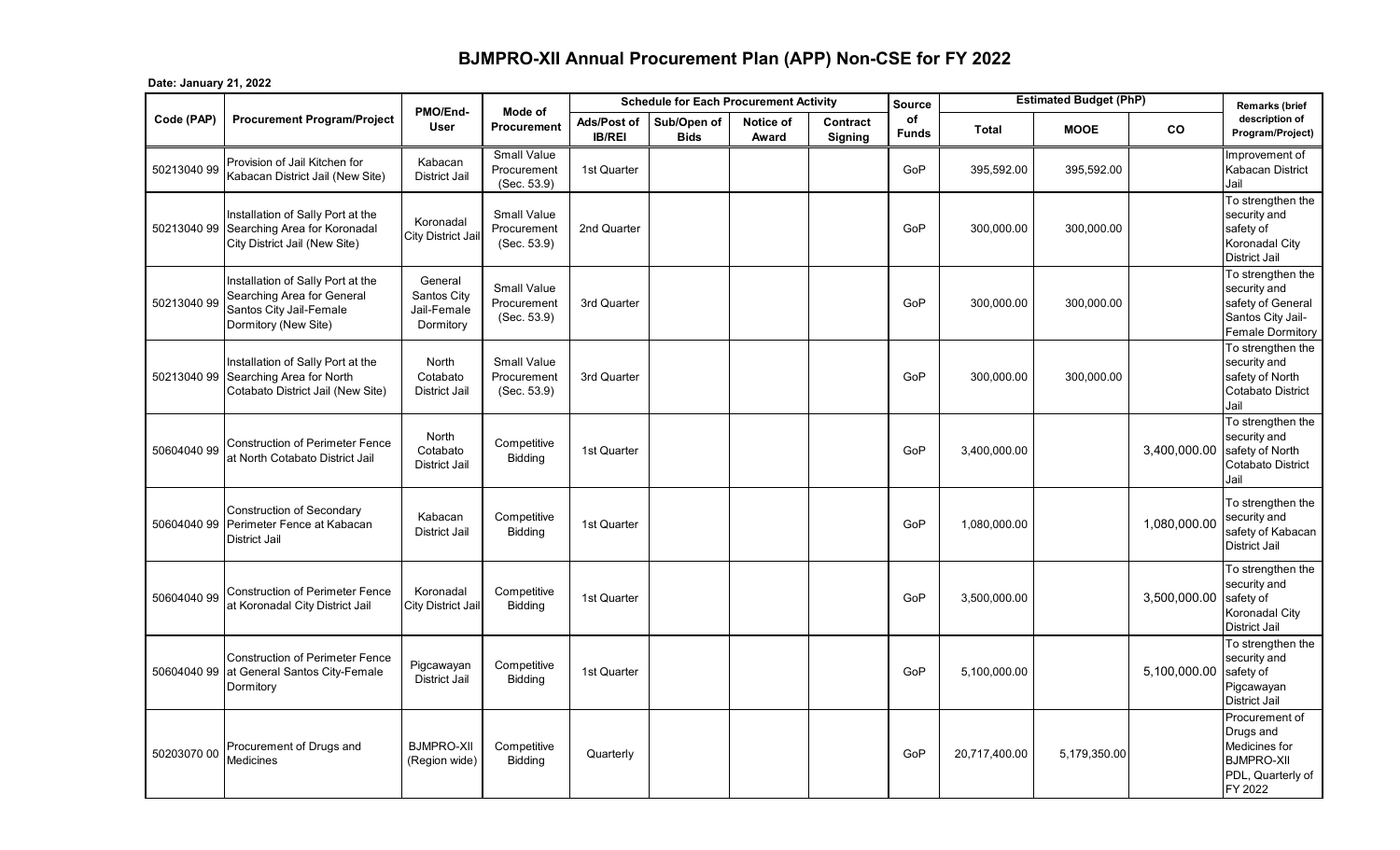| 50203080 00             | Procurement of Medical, Dental<br>and Laboratory                 | <b>BJMPRO-XII</b><br>(Region wide) | Competitive<br><b>Bidding</b>     | Semestral |  | GoP | 561,660.00   | 280,830.00   | Procurement of<br>Medical, Dental<br>and Laboratory,<br>Semestral of FY<br>2022                                   |
|-------------------------|------------------------------------------------------------------|------------------------------------|-----------------------------------|-----------|--|-----|--------------|--------------|-------------------------------------------------------------------------------------------------------------------|
| 50203010 00             | Procurement of Assorted Office<br>Supplies                       | <b>BJMPRO-XII</b><br>(Region wide) | Competitive<br>Bidding            | Semestral |  | GoP | 2,079,608.00 | 1,039,804.00 | Procurement of<br><b>Assorted Office</b><br>Supplies for<br>BJMPRO-XII,<br>Quarterly of FY<br>2022                |
| 50203990 00             | <b>Procurement of Assorted</b><br><b>Rehabilitation Supplies</b> | <b>BJMPRO-XII</b><br>(Region wide) | Competitive<br>Bidding            | Quarterly |  | GoP | 5,904,000.00 | 1,476,000.00 | Procurement of<br>Assorted<br>Rehabilitation<br>Supplies for<br><b>BJMPRO-XII</b><br>PDL, Quarterly of<br>FY 2022 |
| 50203090 00             | Procurement of Petroleum, Oil<br>and Lubricants                  | <b>BJMPRO-XII</b><br>(Region wide) | Competitive<br>Bidding            | Semestral |  | GoP | 1,913,600.00 | 956,800.00   | Procurement of<br>Petroleum, Oil<br>and Lubricants for<br>BJMPRO-XII,<br>Quarterly of FY<br>2022                  |
| 50203120 00             | Procurement of Military and<br>Police Supplies                   | <b>BJMPRO-XII</b><br>(Region wide) | <b>Small Value</b><br>Procurement | Semestral |  | GoP | 177,600.00   | 88,800.00    | Procurement of<br>Military and Police<br>Supplies of 2022                                                         |
| 50203250-00 PDLs' MSE   |                                                                  | <b>BJMPRO-XII</b><br>(Region wide) | <b>Small Value</b><br>Procurement | Quarterly |  | GoP | 7,484,700.00 | 1,871,175.00 | Procurement of<br>Other Supplies for<br>the consumption<br>of BJMPRO-XII of<br>2022                               |
|                         | 50204010 00 Water Expenses                                       | <b>BJMPRO-XII</b><br>(Region wide) | <b>Direct</b><br>Contracting      | Monthly   |  | GoP | 1,204,635.96 | 100,386.33   | General<br>Management and<br>Supervision                                                                          |
| 50204020 00 Electricity |                                                                  | <b>BJMPRO-XII</b><br>(Region wide) | <b>Direct</b><br>Contracting      | Monthly   |  | GoP | 7,027,743.24 | 585,645.27   | General<br>Management and<br>Supervision                                                                          |
|                         | 50205020 00 Telephone/Fax landline Expenses                      | <b>BJMPRO-XII</b><br>(Region wide) | <b>Direct</b><br>Contracting      | Monthly   |  | GoP | 145,107.96   | 12,092.33    | General<br>Management and<br>Supervision                                                                          |
|                         | 50205030 00 Internet and Subscription                            | <b>BJMPRO-XII</b><br>(Region wide) | Direct<br>Contracting             | Monthly   |  | GoP | 220,815.36   | 18,401.28    | General<br>Management and<br>Supervision                                                                          |
|                         | 50205010 00 Postage and Courier Services                         | <b>BJMPRO-XII</b><br>(Region wide) | Direct<br>Contracting             | Monthly   |  | GoP | 180,000.00   | 15,000.00    | General<br>Management and<br>Supervision                                                                          |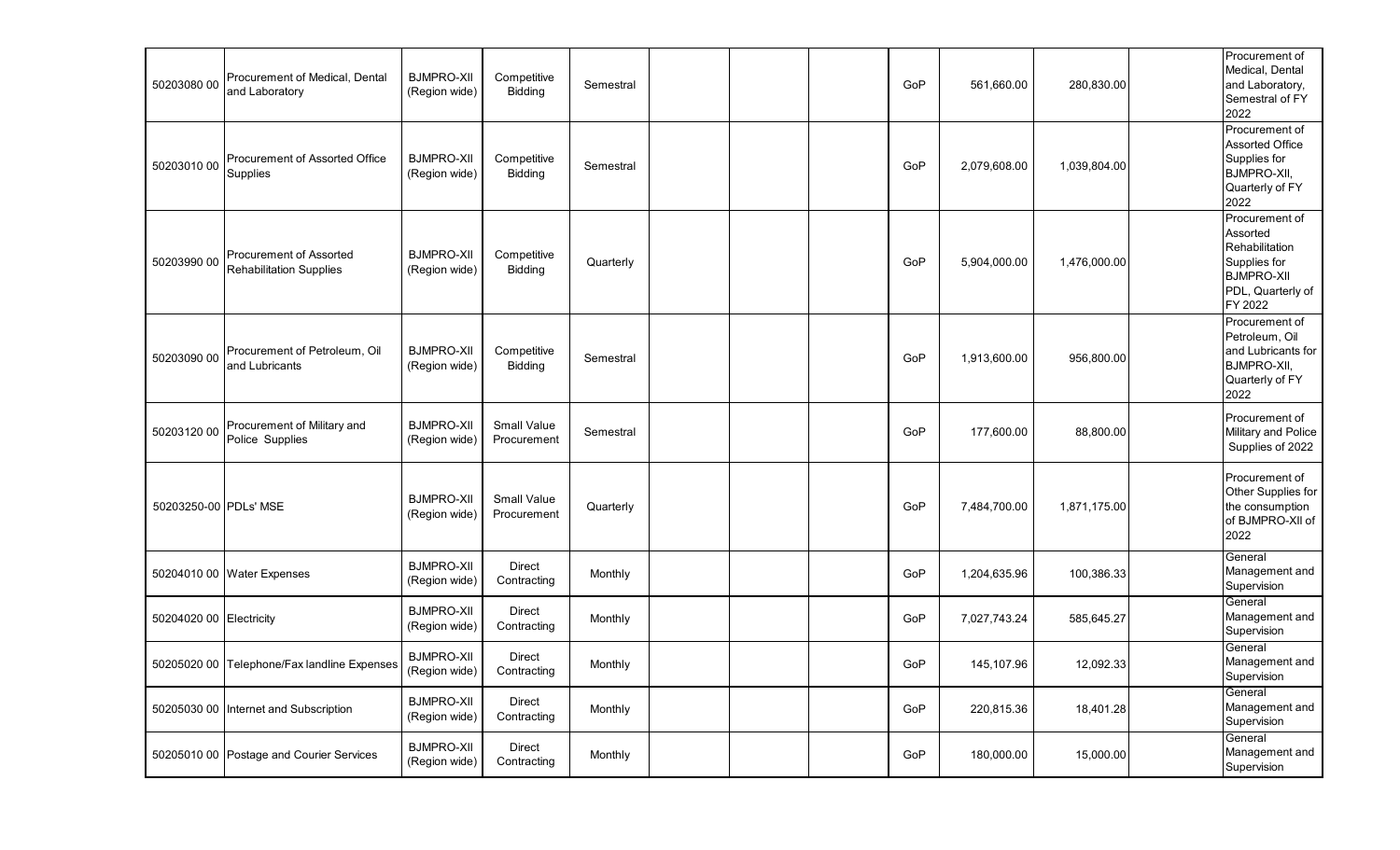|             | 50299020 00 Printing and Publication Expenses                                   | <b>BJMPRO-XII</b><br>(Region wide)                 | <b>Small Value</b><br>Procurement | Quarterly   |  | GoP | 238,920.00 | 59,730.00  | General<br>Management and<br>Supervision                         |
|-------------|---------------------------------------------------------------------------------|----------------------------------------------------|-----------------------------------|-------------|--|-----|------------|------------|------------------------------------------------------------------|
|             | 50215020 00 Fidelity Bond Premiums                                              | <b>BJMPRO-XII</b><br>(Region wide)                 | <b>Direct</b><br>Contracting      | Annually    |  | GoP | 190,837.50 | 190,837.50 | General<br>Management and<br>Supervision                         |
|             | 50211020 00 Auditing Services                                                   | <b>BJMPRO-XII</b><br>(Region wide)                 | <b>Direct</b><br>Contracting      | Annually    |  | GoP | 84,000.00  | 84,000.00  | General<br>Management and<br>Supervision                         |
| 5021306099  | Repair of Defects and<br>Maintenance of Mitsubishi L300<br><b>BTV (B2 D036)</b> | General<br>Santos City<br>Jail-Female<br>Dormitory | <b>Small Value</b><br>Procurement | 1st Quarter |  | GoP | 34,500.00  | 34,500.00  | To maintain the<br>good running<br>condition of BJMP<br>Vehicles |
| 5021306099  | Repair of Defects and<br>Maintenance of Mitsubishi L300<br>BTV (B2 G550)        | <b>Alabel District</b><br>Jail                     | <b>Small Value</b><br>Procurement | 1st Quarter |  | GoP | 28,750.00  | 28,750.00  | To maintain the<br>good running<br>condition of BJMP<br>Vehicles |
| 5021306099  | Repair of Defects and<br>Maintenance of Isuzu BTV (D1<br>UO95)                  | General<br>Santos City<br>Jail-Male<br>Dorm.       | <b>Small Value</b><br>Procurement | 2nd Quarter |  | GoP | 40,250.00  | 40,250.00  | To maintain the<br>good running<br>condition of BJMP<br>Vehicles |
| 5021306099  | Repair of Defects and<br>Maintenance of Mitsubishi L300<br>BTV (B2 C818)        | Koronadal<br><b>City District Jail</b>             | <b>Small Value</b><br>Procurement | 2nd Quarter |  | GoP | 28,750.00  | 28,750.00  | To maintain the<br>good running<br>condition of BJMP<br>Vehicles |
| 5021306099  | Repair of Defects and<br>Maintenance of Mitsubishi L300<br>BTV (B2 C976)        | Pigcawayan<br>District Jail                        | Small Value<br>Procurement        | 2nd Quarter |  | GoP | 36,800.00  | 36,800.00  | To maintain the<br>good running<br>condition of BJMP<br>Vehicles |
| 5021306099  | Repair of Defects and<br>Maintenance of Mitsubishi L300<br>BTV (B3 A491)        | <b>BJMPRO-XII</b>                                  | Small Value<br>Procurement        | 3rd Quarter |  | GoP | 40,250.00  | 40,250.00  | To maintain the<br>good running<br>condition of BJMP<br>Vehicles |
| 5021306099  | Repair of Defects and<br>Maintenance of Mitsubishi L300<br>BTV (B3 A501)        | Kabacan<br><b>District Jail</b>                    | <b>Small Value</b><br>Procurement | 3rd Quarter |  | GoP | 30,682.00  | 30,682.00  | To maintain the<br>good running<br>condition of BJMP<br>Vehicles |
| 5021306099  | Repair of Defects and<br>Maintenance of Mitsubishi L300<br>BTV (B3 A022)        | North<br>Cotabato<br>District Jail-<br>Female Dorm | <b>Small Value</b><br>Procurement | 4th Quarter |  | GoP | 23,000.00  | 23,000.00  | To maintain the<br>good running<br>condition of BJMP<br>Vehicles |
| 5021306099  | Repair of Defects and<br>Maintenance of Mitsubishi L300<br>BTV (B2 R721)        | Malapatan<br><b>District Jail</b>                  | Small Value<br>Procurement        | 4th Quarter |  | GoP | 28,750.00  | 28,750.00  | To maintain the<br>good running<br>condition of BJMP<br>Vehicles |
| 50203120 00 | Procurement of Tires and<br><b>Batteries</b>                                    | <b>BJMPRO-XII</b>                                  | Shopping                          | 3rd Quarter |  | GoP | 231,000.00 | 231,000.00 | To maintain the<br>good running<br>condition of BJMP<br>Vehicles |